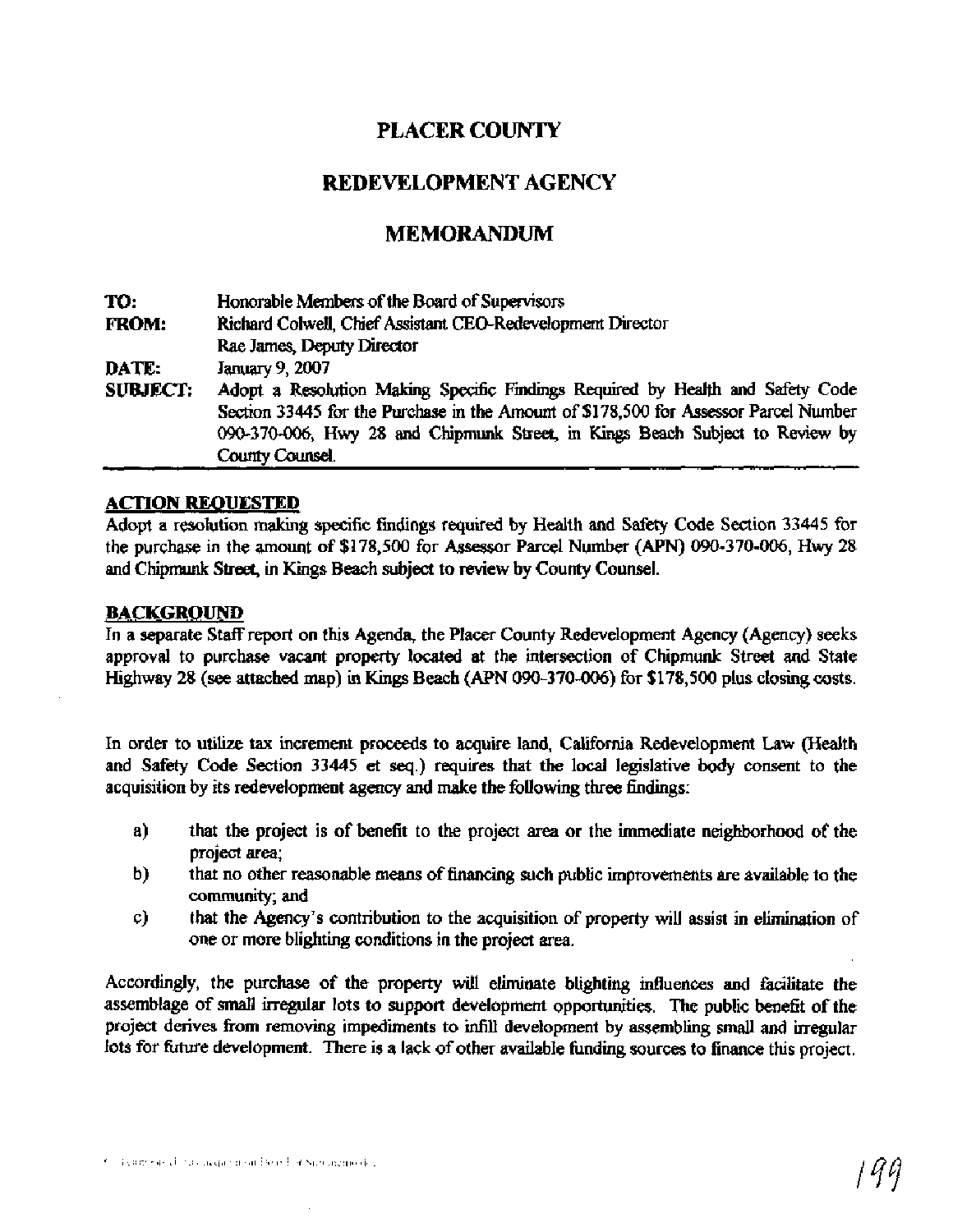## **ENVIRONMENTAL STATUS**

Property acquisition in furtherance of the North Lake Tahoe Redevelopment Project Area Plan is exempt from environmental review per California Environmental Quality Act guidelines section 15 180. In addition, the proposed action to acquire land does not commit to a definite course of action. The proposed action is not a federal undertaking pursuant to the National Environmental Policy Act.

## FISCAL **IMPACT**

There will be no impact to the County's General Fund. There are sufficient funds budgeted in the Agency's **FY** 2006/2007 budget for the acquisition.

## **RECOMMENDATION**

Adopt a resolution making specific findings required by Health and Safety Code Section 33445 for the purchase in the amount of \$178,500 for APN 090-370-006, **Hwy** 28 and Chipmunk Street, in Kings Beach subject to review by County Counsel.

## cc: Sabrina Thompson, Deputy County Counsel

Contract available for review at the Clerk of the Board's Office.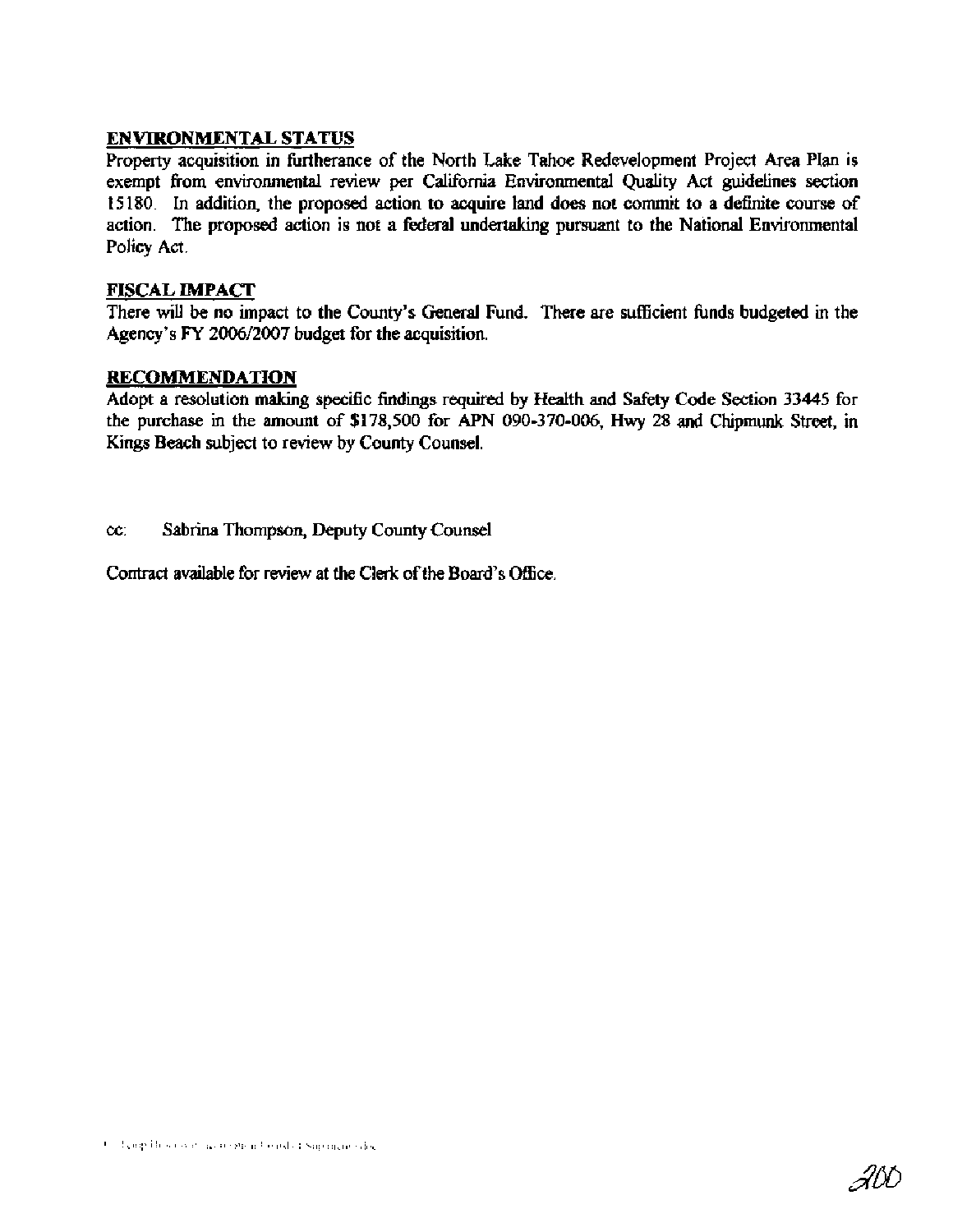# Before the Board of Supervisors County of Placer, State of California

In the matter of:

Adopt a Resolution Making Specific Findings Required by Health **bl.** NO:., ............................. and Safety Code Section **33445** for the Purchase in the Amount of \$178,500 for Assessor Parcel Number 090-370-006, Hwy 28 and Ord. No: Chipmunk Street, in Kings Beach Subject to **Review** by County Counsel. **First** Reading: .....................

#### **The following Resolution cases and all vertex of Supervisors cases of Supervisors**

of the County of Placer at a regular meeting held Januarv **9,2007,** 

by the following vote on **roll** calk

Ayes:

Noes:

Absent:

Signed and approved by me **after** its passage.

Attest:

Chair, Board of Supervisors

Clerk of said Board

**BE IT** RESOLVED by the Board of Supervisors of the County of Placer **as** follows:

WHEXEAS, the Placer *County* Redevelopment Agency (Agency) **has** adopted the North Lake **Tahoe**  Redevelopment Project Area (Project Area), the North Lake Tahoe Redevelopment Plan, and the North Lake Tahoe Implementation Plan (Plans); and

**WHEREAS, the** Agency **desires** to **allocate** \$178,500 plus dosing **costs** of Redevelopment Project Area **funds** to acquire vacant land located on Assessor Parcel Number 090-370-006 **at the** intersection of Chipmunk Street and State **Highway** 28 in Kings Beach, California located within the Project Area (Project); **and** 

201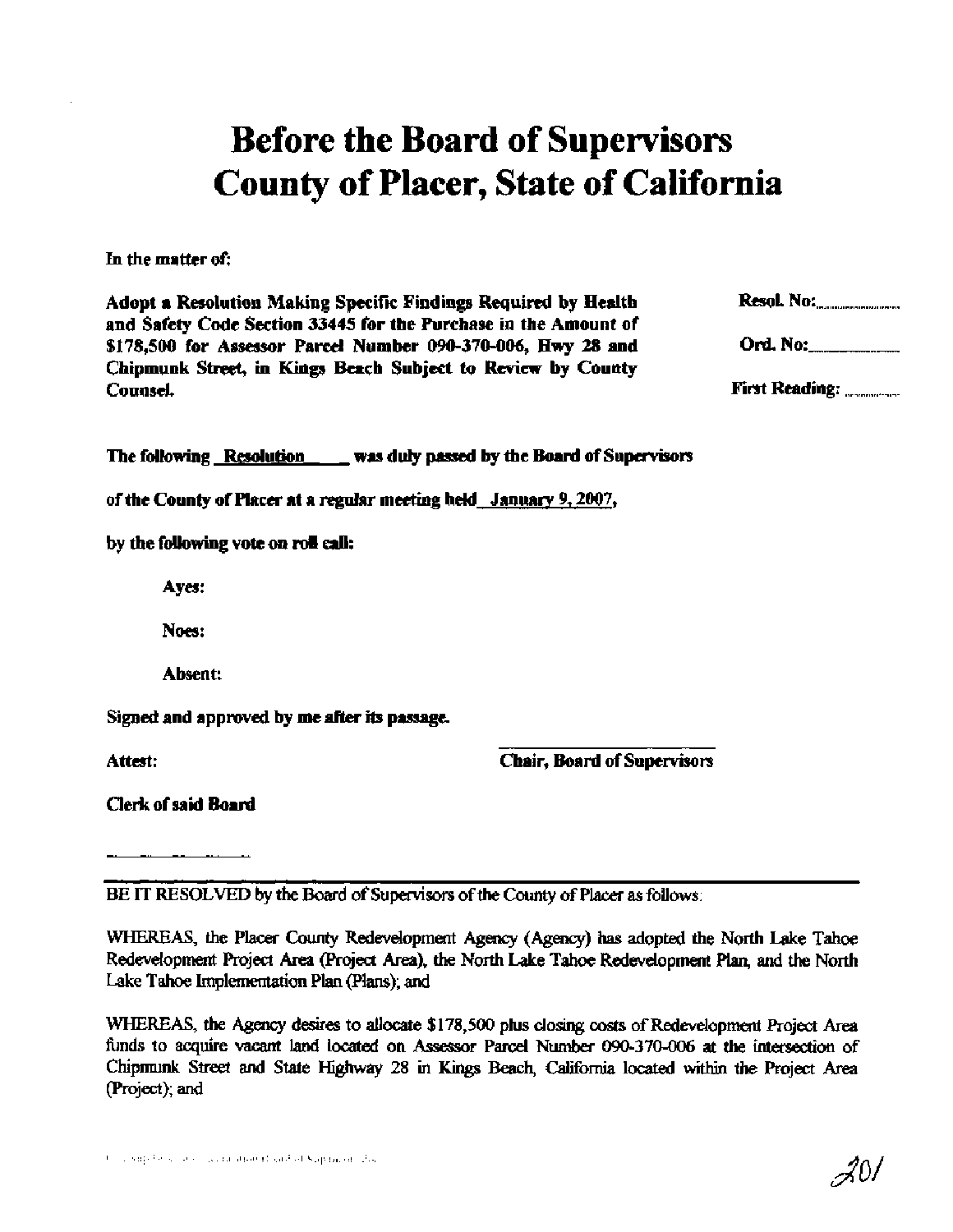WHEREAS, the Project will assist in the elimination of blight by removing impediments to infill development **by assembling** small and irregular lots. The Project is consistent with the goals and objectives of the Project Area and Plans which is to assist in the development of underdeveloped or poorly developed areas, which are underutilized or improperly utilized within the Project Area.

NOW, **THEREFORE, BE IT RESOLVED by the** Board of Supervisors of the County of Placer to **make**  the following findings:

Section 1. The acquisition of the Property is of benefit to the Project Area and to the immediate neighborhood of the Project.

Section 2. **There are no other means of financing such property acquisition available to the** community.

Section 3. The Agency's contribution of the cost of the property acquisition will assist in the elimination of one or more blighting conditions of the Project Area.

202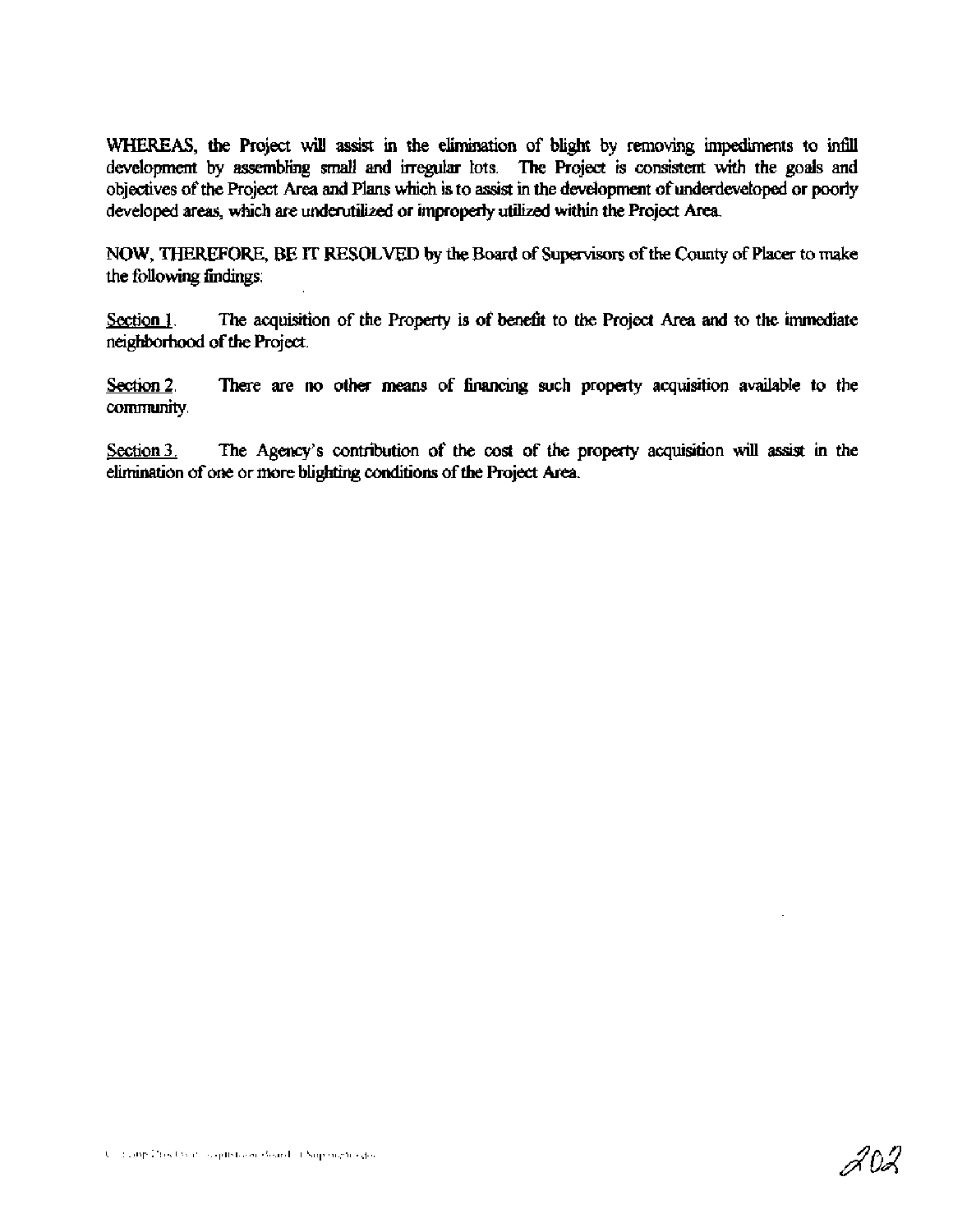

Map Drwan by yoyce Pope<br>Map Drwan by yoyce Pope